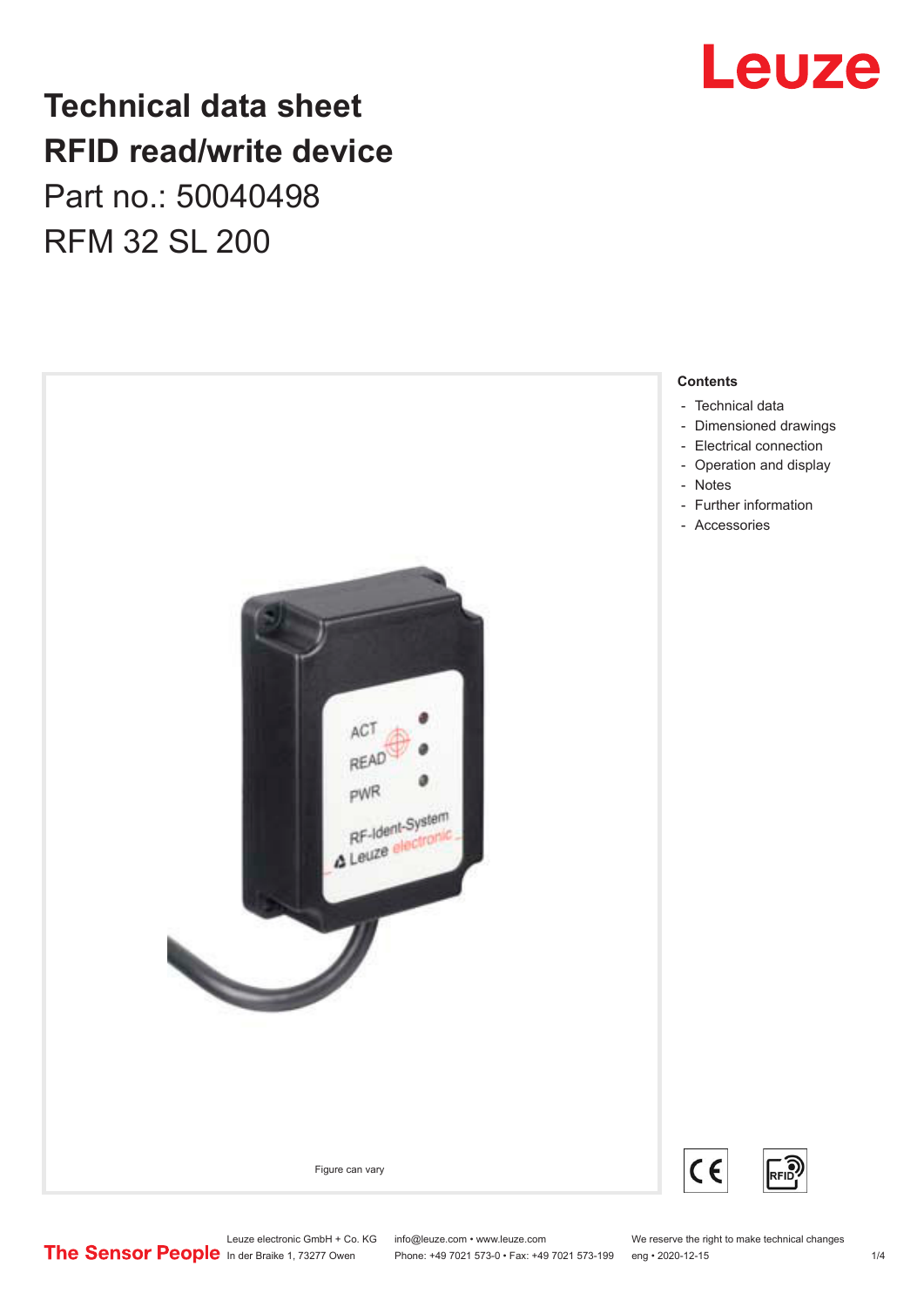### <span id="page-1-0"></span>**Technical data**

# Leuze

#### **Basic data**

| <b>Series</b>                                  | <b>RFM</b>                                 |  |
|------------------------------------------------|--------------------------------------------|--|
| <b>Working frequency</b>                       | 13.56 MHz                                  |  |
| <b>Functions</b>                               |                                            |  |
| <b>Functions</b>                               | Configurable operating modes               |  |
|                                                | $IVO$                                      |  |
|                                                | <b>LED</b> indicator                       |  |
|                                                | Reading gate control                       |  |
|                                                |                                            |  |
| <b>Read data</b>                               |                                            |  |
| Reading/writing range, max.                    | 110 mm                                     |  |
| Transponder, readable                          | <b>ICodeSLI</b>                            |  |
|                                                | Infineon MyD                               |  |
|                                                | TagIT HFI                                  |  |
| <b>Electrical data</b>                         |                                            |  |
|                                                |                                            |  |
| Performance data                               |                                            |  |
| Supply voltage U <sub>B</sub>                  | 12  30 V, DC                               |  |
| Power consumption, max.                        | 1.2W                                       |  |
| <b>Memory access</b>                           | Read/Write                                 |  |
| <b>Transmission speed</b>                      | 4,000 Bd                                   |  |
|                                                |                                            |  |
| <b>Inputs</b>                                  |                                            |  |
| Number of digital switching inputs             | 1 Piece(s)                                 |  |
| Outputs                                        |                                            |  |
| Number of digital switching outputs 1 Piece(s) |                                            |  |
|                                                |                                            |  |
| <b>Interface</b>                               |                                            |  |
| <b>Type</b>                                    | <b>RS 232</b>                              |  |
|                                                |                                            |  |
| <b>RS 232</b>                                  |                                            |  |
| <b>Function</b>                                | Process                                    |  |
| <b>Transmission speed</b>                      | 9,600 Bd                                   |  |
| Data format                                    | Fixed                                      |  |
| <b>Start bit</b>                               | $\mathbf{1}$                               |  |
| Data bit                                       | 8                                          |  |
| Stop bit                                       | 1                                          |  |
| <b>Parity</b>                                  | None                                       |  |
| <b>Transmission protocol</b>                   | <stx><data><cr><lf></lf></cr></data></stx> |  |

#### **Connection**

| <b>Number of connections</b>       | 1 Piece(s)                          |
|------------------------------------|-------------------------------------|
| <b>Connection 1</b>                |                                     |
| <b>Function</b>                    | Data interface                      |
|                                    | Signal IN                           |
|                                    | Signal OUT                          |
|                                    | Voltage supply                      |
| <b>Type of connection</b>          | Cable with socket connectors (10+6) |
| <b>Cable length</b>                | 1,000 mm                            |
| <b>Mechanical data</b>             |                                     |
| Design                             | Cubic                               |
| Dimension (W x H x L)              | 76 mm x 30 mm x 102 mm              |
| <b>Housing material</b>            | Plastic                             |
| Net weight                         | 346 g                               |
| <b>Housing color</b>               | <b>Black</b>                        |
| Type of fastening                  | Through-hole mounting               |
| <b>Environmental data</b>          |                                     |
| Ambient temperature, operation     | $-2565 °C$                          |
| Ambient temperature, storage       | $-40$ 70 °C                         |
| Relative humidity (non-condensing) | $590\%$                             |
| <b>Certifications</b>              |                                     |
| Degree of protection               | IP 67                               |
| <b>Classification</b>              |                                     |
| <b>Customs tariff number</b>       | 84719000                            |
| eCl@ss 5.1.4                       | 27280401                            |
| eCl@ss 8.0                         | 27280401                            |
|                                    |                                     |

| eCl@ss 5.1.4    | 27280401 |
|-----------------|----------|
| eCl@ss 8.0      | 27280401 |
| eCl@ss 9.0      | 27280401 |
| eCl@ss 10.0     | 27280401 |
| eCl@ss 11.0     | 27280401 |
| <b>ETIM 5.0</b> | EC001825 |
| <b>ETIM 6.0</b> | EC002998 |
| <b>ETIM 7.0</b> | EC002998 |

Leuze electronic GmbH + Co. KG info@leuze.com • www.leuze.com We reserve the right to make technical changes ln der Braike 1, 73277 Owen Phone: +49 7021 573-0 • Fax: +49 7021 573-199 eng • 2020-12-15 2/4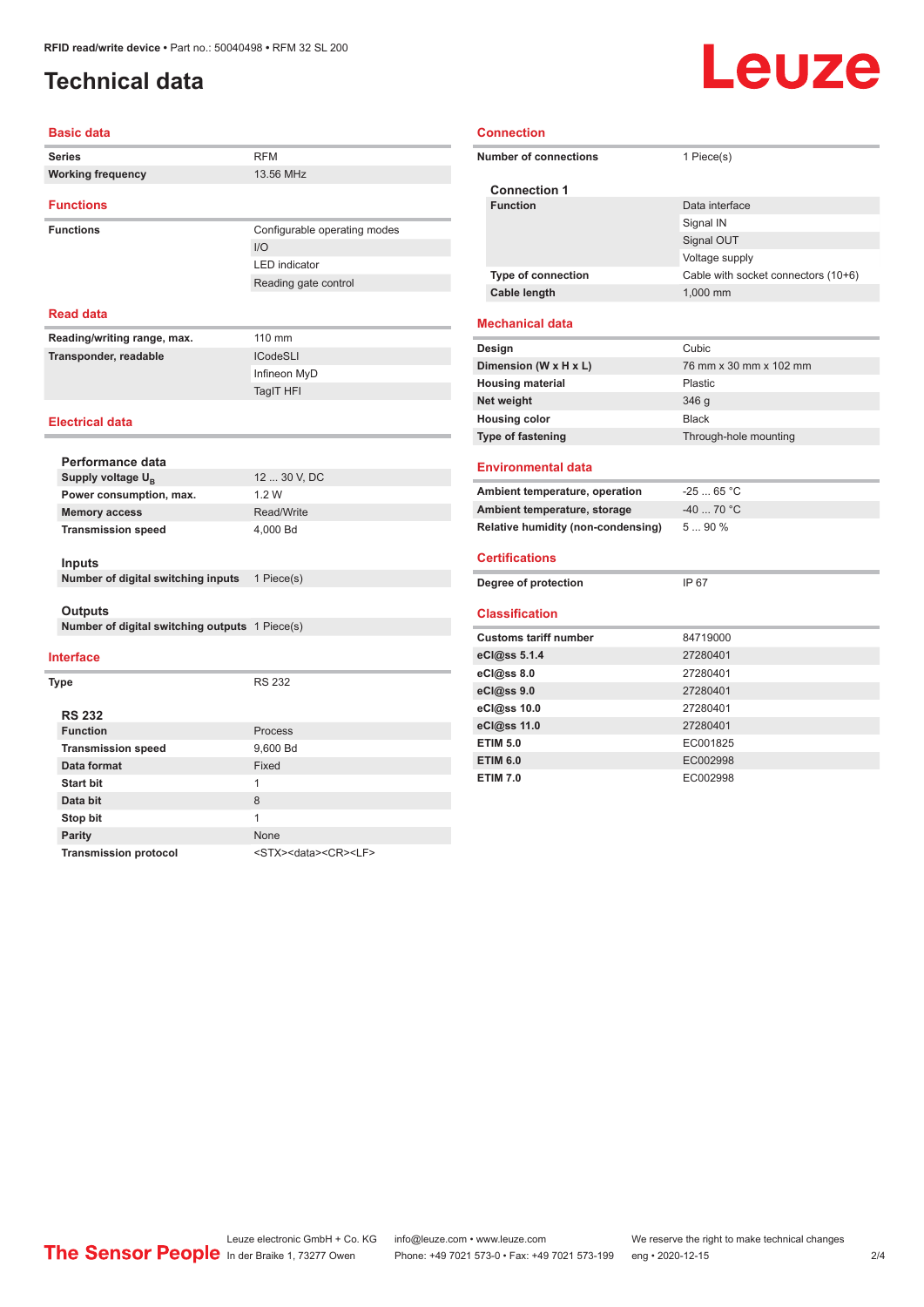### <span id="page-2-0"></span>**Dimensioned drawings**

All dimensions in millimeters



### **Electrical connection Connection 1**

| <b>Function</b>    |                       | Data interface                      |
|--------------------|-----------------------|-------------------------------------|
|                    |                       | Signal IN                           |
|                    |                       | Signal OUT                          |
|                    |                       | Voltage supply                      |
| Type of connection |                       | Cable with socket connectors (10+6) |
| Cable length       |                       | 1,000 mm                            |
|                    |                       |                                     |
| Pin                |                       | <b>Conductor color</b>              |
|                    | <b>Pin assignment</b> |                                     |
| 1                  | n.c.                  | White-brown                         |
| $\overline{2}$     | n.c.                  | White-red                           |
| 3                  | n.c.                  | White-orange                        |
| $\overline{4}$     | n.c.                  | White-yellow                        |
| 5                  | n.c.                  | White-green                         |
| 6                  | SWOUT 1               | White-black                         |
| $\overline{7}$     | <b>GND</b>            | Brown                               |
| 8                  | n.c.                  | Red                                 |
| 9                  | n.c.                  | Orange                              |
| 10                 | <b>RxD</b>            | Yellow                              |

## **Leuze**